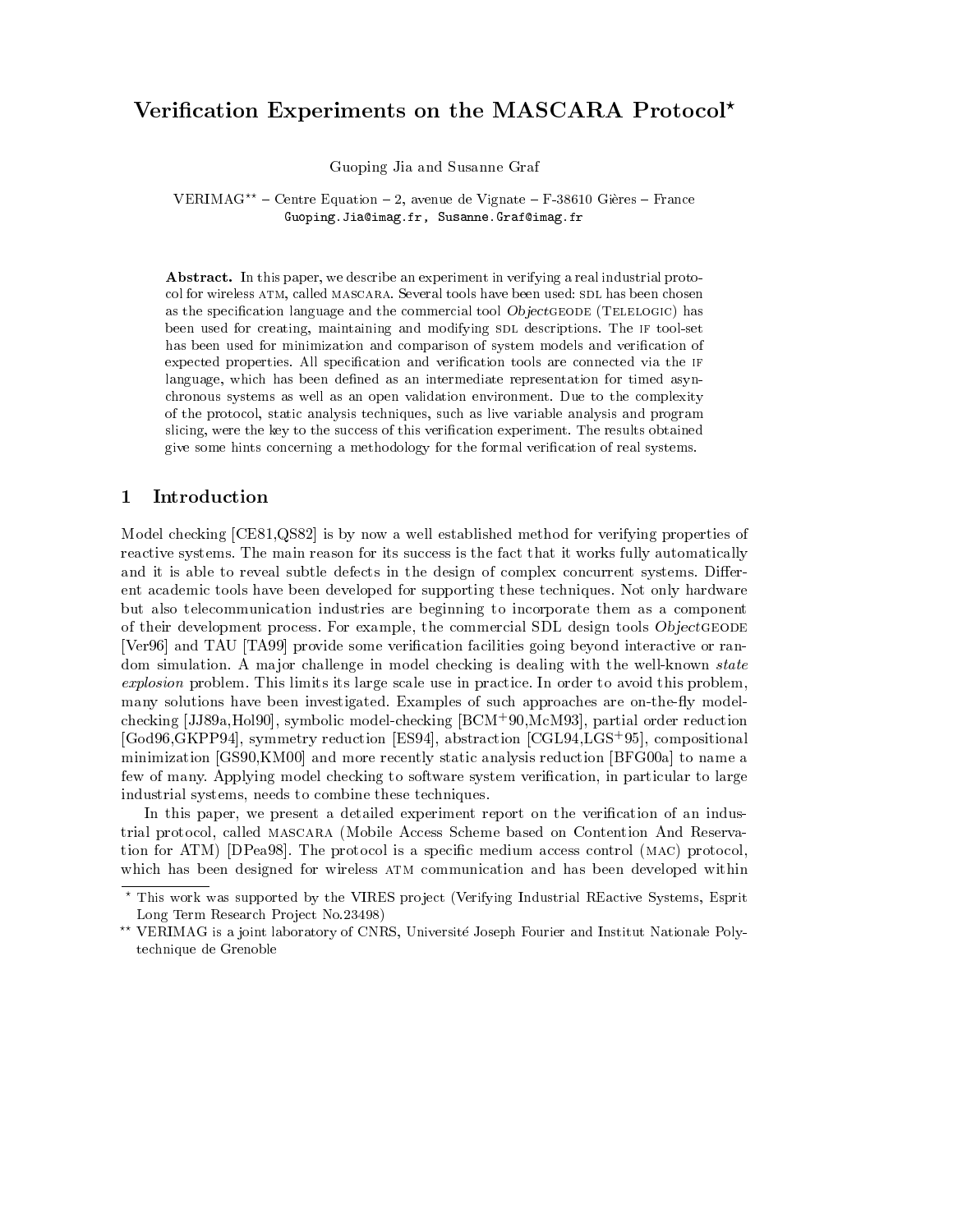the WAND (Wireless ATM Network Demonstrator) consortium [WAN96]. SDL [IT94] has been chosen as the specication language by the designers and we have used the commercial tool ObjectGEODE for maintaining the SDL description of the protocol. The IF tool-set  $|{\rm DFA-330,DFA-3330}|$  has been used for analysis of the protocol. All specification and verification tools of this tool-set have been connected via the if language, which is an intermediate representation for timed asynchronous systems in an open validation environment . In order to deal with thecomplexity of the protocol, all the available reduction techniques of the tool have been used in combination to reduce the state graphs of the protocol. The results obtained in the experiment give some hints on amethodology for the formal verication of large systems.

The paper is organized as follows. Section 2 gives an overview on the MASCARA protocol and a brief description of the IF language and its validation environment. Section 3 is the heart of the paper, where we describe in detail the verification of the protocol. The results are compared and discussed. We conclude with abrief summary and some directions of future work.

#### $\overline{2}$ The Context

#### $2.1$ The IF Language and Validation Environment

The IF language [BFG+ 99a,BFG+ 99b] has been dened as an intermediate representation for timed asynchronous systems. In if, a system is described by a set of parallel processes communicating either asynchronously through a set of buffers, or by rendez-vous via a set of gates. Buffers can have various queuing policies (fifo, bag, etc.), can be bounded or unbounded, reliable or lossy, and delayable or with zero delay. Processes are timed automata with urgencies [BST97], extended with discrete (data) variables. Process transitions are triggered by inputs and/or guards and perform variable assignments, and clock settings and signal outputs. An urgency out of *eager*, *delayable*, *lazy* is associated with each transition, defining its priority with respect to time progress. This makes IF very flexible and appropriate on one hand as underlying semantics for high level specification formalisms such as SDL or ESTELLE used in commercial design toolsand on the other hand as an intermediate representation for tool interconnections as it is powerful enough to express the concepts of the languages used in the main verification tools of the domain, such as LOTOS [BB88] and PROMELA [Hol91].

The IF validation environment provides a complete validation tool chain allowing to transform high level SDL descriptions through the intermediate representation into the input formats of several verication tools (see Figure 1) [BFG+ 00b]:

 $-$  The specification level tools. If does not itself provide facilities to edit SDL specifications. For this it relies on the commercial tool-set ObjectGEODE developed by TELELOGIC and supporting SDL, MSC and TTCN. It includes graphical editors and compilers for each of these formalisms and provides beside step-by-step and random-walk a model-checking facility using never claims, similar as in Spin, to help the user to debug an SDL specification. In the verification experiment, ObjectGEODE has mainly been used for modifying the SDL description of the MASCARA protocol and for visualizing MSCs generated from diagnostic sequences generated by other tools.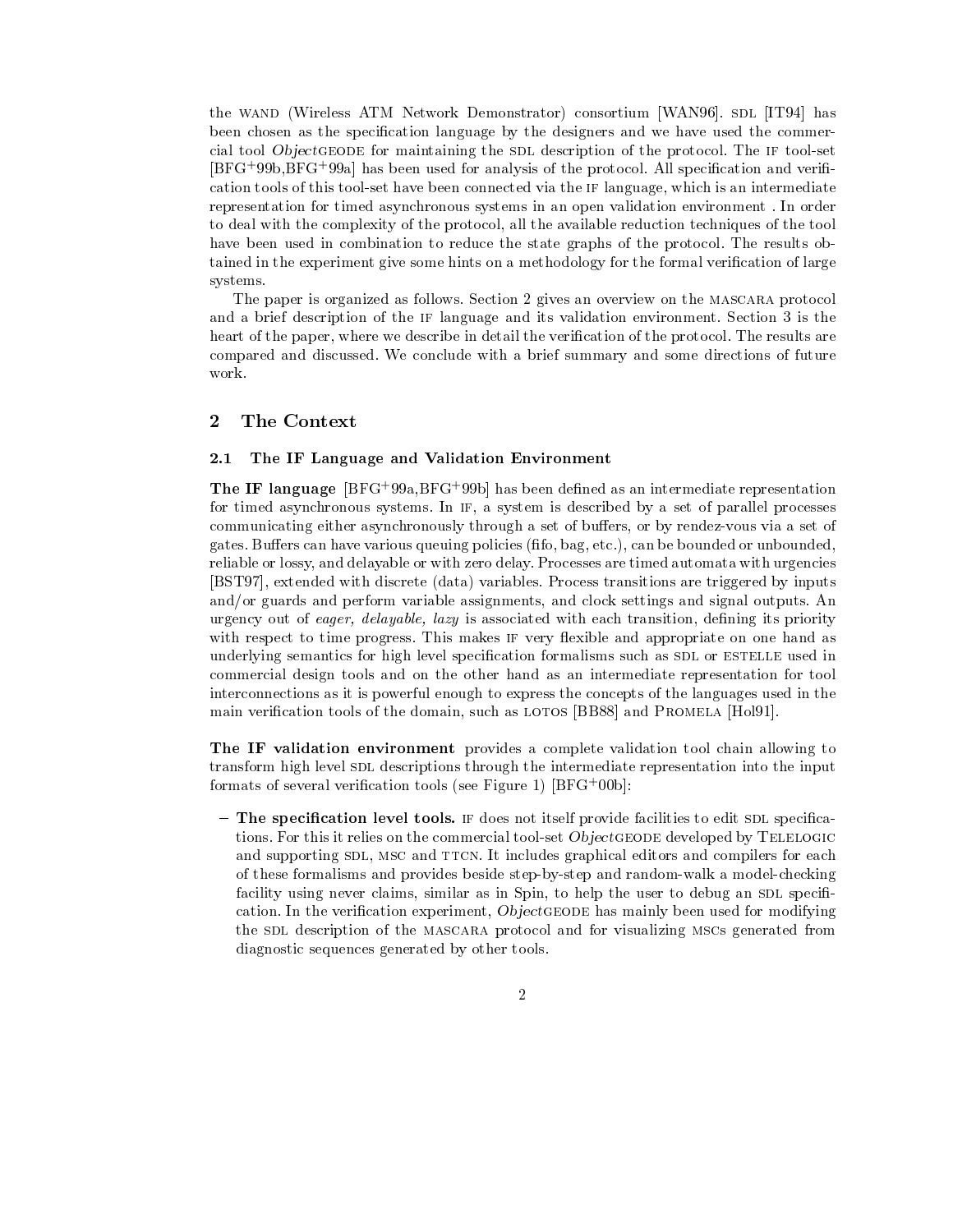

Fig. 1. The IF validation environment

- The intermediate level tools. Based on an API provided by ObjectGEODE, a translator, sdl2if, generates operationally equivalent if specication from sdl [BFG<sup>+</sup> 99b]. At the IF level, a tool called IF2IF implements various static analysis techniques such as  $dead$ variable analysis (LIVE), slicing (SLICE), constant propagation and clock reduction. IF  $2IF$ transforms with a small cost a given if description into a semantically equivalent one (with respect to a set of properties) with a reduced model, where a typical factor of reduction observed in many examples is between 1and 3orders of magnitude. Any backend tool connected to if can prot from these reductions. For example, the spin tool [Hol91] which has been connected via a translator IF2PML [BDHS00].
- $-$  1 ne verification tools. CADP [FGK+30] has been designed as a tool-set for the verification of LOTOS specifications. Its model generation and analysis tools, such as ALDEBARAN and EVALUATOR, have been adapted for IF-specifications and can be used for generation, minimization, comparison of state graphs and verification of properties specified as alternation-free  $\mu$ -calculus formulas either on-the-fly or on an already generated model. Diagnostic sequences are computed and can be translated into mscs to be displayed in a user friendly manner. Other tools, such as KRONOS [Yov97] for the verification of realtime properties and TGV [FJJV97] for automatic test generation, can work directly on IF specifications but have not been used in our experiment.

#### $2.2$ The MASCARA Protocol

The mascara (Mobile Access Scheme based on Contention And Reservation for atm) protocol [DPea98] is a special medium access control (mac) protocol designed for wireless atm (Asynchronous Transfer Mode) communication and developed by the WAND (Wireless ATM Network Demonstrator) consortium [WAN96]. A wireless atm network extends transparently services to *mobile terminals* (MTs) via a number of geographically distributed *access points* (APs). The task of the MASCARA protocol is to mediate between APs and MTs via a wireless link. The protocol has a layered structure, where we consider only the highest layer, the mascara control layer (mcl).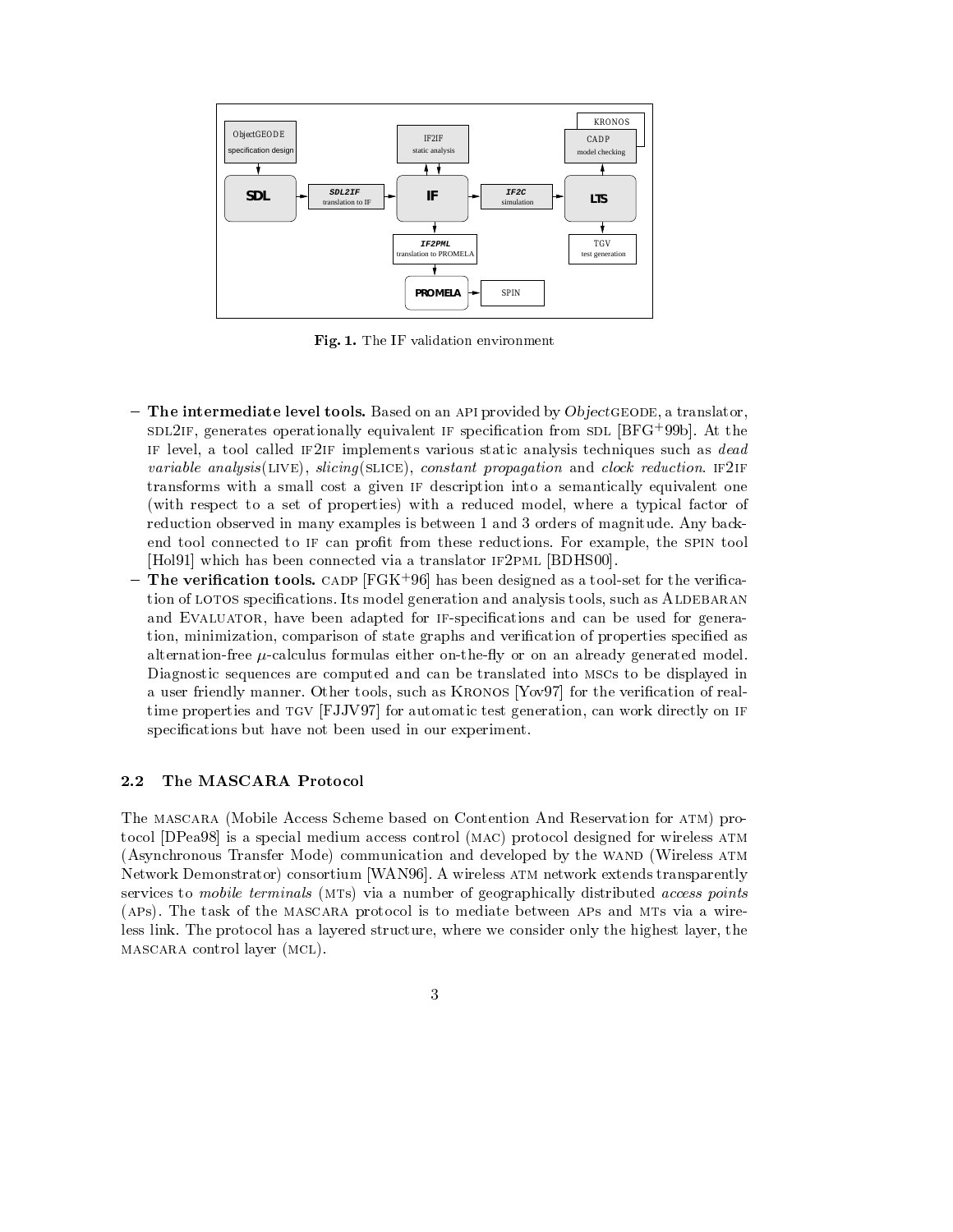The Purpose of the MASCARA Control Layer (MCL) is to ensure that mobile terminals (mts) can initially establish and then maintain an association with an access point (ap) with good quality and minimal interruptions as long as the atm connection is valid. It carries out a periodical monitoring of the current radio link quality (gathering the information about radio link qualities of its neighboring aps to hand-over to in thecase of deterioration of the current association link quality) and switching from one AP to another in the hand-over procedure. Since several mts communicate through asingle ap with the atm core network, MCL is different on the AP and the MT side.

MCL consists of four parts: dynamic control (DC), steady state control (SS), radio control (rcl) and generic mascara control (gmc). We describe in detail the dynamic control part, which we have concentrated on in this verification experiment.

**Dynamic Control (DC)** The main task of the dynamic control  $(DC)$  is to set up and release *associations* and virtual *connections*. It consists of the following entities: *dynamic* generic agent, association agent and mac virtual channel (mvc) agent.

The dynamic generic agent is the top-level entity of the dynamic control and its task is as sociation management. It dispatches upper layer requests concerning existing associations and connections to the right association agent, manages mac-layer addresses for the associations, and informs the upper layer about lost associations.

The association agent of an MT and its peer entity in the (to be) associated AP are responsible for managing and supervising a single association. Each association can carry a variable number of connections via virtual channels. The task of the association agent peers is to create the virtual channel agents, map the addresses between the ATM-layer and the MAClayer connection identifiers and forward requests. Since each  $MT$  is at any time associated with at most one AP, there exists one association agent per MT. While, whereas each AP has one association agent for every associated mt.

An MVC agent of an MT and its peer entity in the AP manage a single *connection* on a virtual channel. Beside address mapping from the atm-layer to the mac-layer connection identifiers, the MVC agents are in charge of *resource allocation* for the connection they manage over the wireless channels.

### $\mathbf{3}$

The overall description of the mascara protocol which we got after completion of the model obtained by the designers is  $300$  pages of SDL textual code. This makes it impossible to envisage to push the "verify" button on the protocol as a whole. We need some methods to cut the problem into pieces and still get meaningful results.

This approach is made easier by the fact that mascara is a layered protocol.We concentrate the verification experiment on the MASCARA control layer (MCL), for which the SDL description could be made reasonably complete. Here we report on the verification of the  $d$ ynamic control  $(DC)$ . Another verification experiment has been carried out on steady state control (ss) [BDHS00]. In this section, we first present the experiment system and the assumptions and simplications we made. Then, we list some of the correctness properties to be verified and describe in detail the approaches to perform the verification. Finally, we present the verication results and discuss some problems encountered.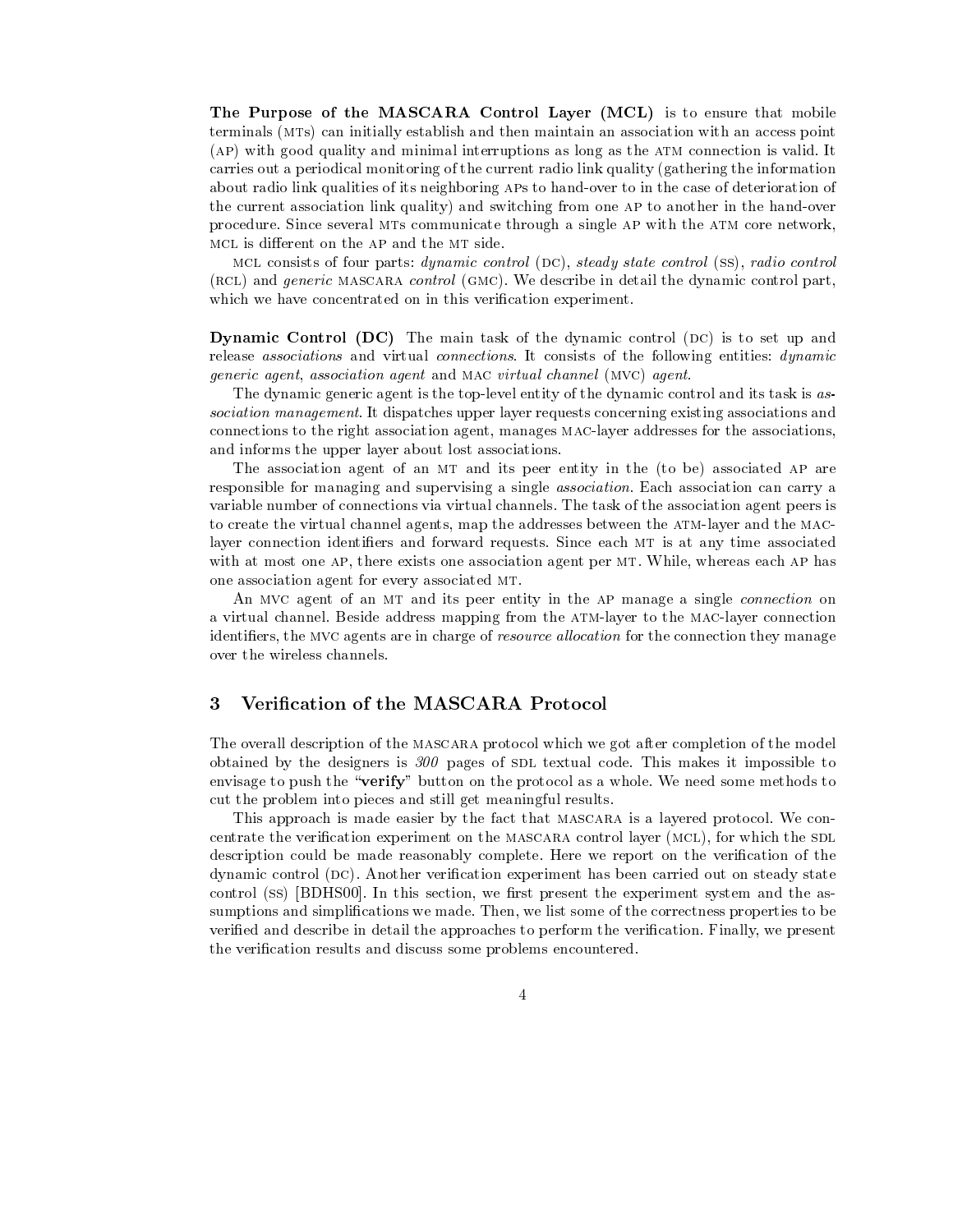### 3.1 The Experimental System



Fig. 2. Architectural view of the experimental system

Architecture. Dynamic control  $(DC)$  has an interface to the MASCARA management layer (called upper layer here), and exchanges control signals with lower layer entities of the mascara protocol. For verification, we abstract all lower mascara layers to a pair of buffered communication channels.These channels can be supposed as reliable as signal losses of the physical medium are treated in the lower protocol layers. The architecture of the SDL model used for verification can be seen in Figure 2 and consists of the following parts:

- ap Dynamic Control has itself a hierarchical structure: all signals from outside are received by the Generic Dynamic Control process, and either treated directly or forwarded to the relevant Association Agent, which on turn, either treats the signal itself or forwards it to the relevant Channel Agent.
- mt Dynamic Control has the same architecture as ap Dynamic Control, but the implemented protocols are of an asymmetric nature.
- An "*Environment*" process which consists of abstract versions of the upper layer and of the other mascara Control entities, in particular steady state control.

We assume that only one MT can be associated and only one connection can be opened, i.e., only one pair of association agents  $(AAA/MAA)$  and one pair of MVC agents  $(AMA/MMA)$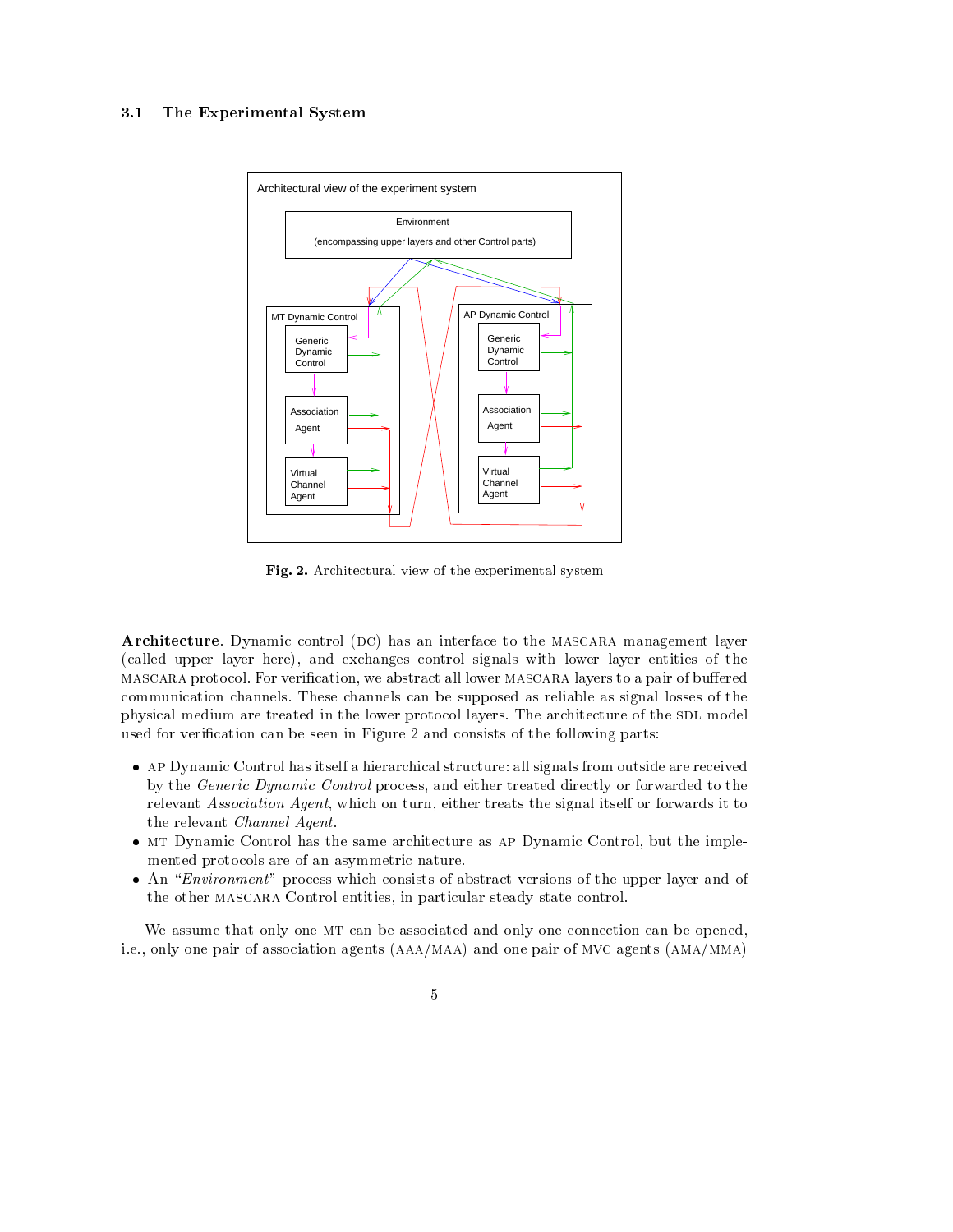are considered, which is sufficient for the correctness properties we have verified.

**Environment**. Verification should be carried out under a general environment with realistic restrictions. As we have not obtained information on the MASCARA upper layer, we considered initially an open system with an unconstrained upper layer, which would allow us to obtain the "most general" verification results. But, contrary to LOTOS, SDL communication is via unbounded channels. This leads to infinitely growing channel contents and thus an infinite state model in case that the environment sends requests too often, which is typically the case in "reactive" systems always ready to to treat requests from the environment.

The approach we have chosen to provide a more restricted, but still realistic environment consists in restricting the number of requests it can make per time unit. We assume that within one time unit, no more than " $N$ " requests can be sent by the environment. Considering system transitions as  $eager - that$  means that time can only progress when no system transition is enabled  $-$  this provides an environment suitable for our purpose. The system has never to deal with more than " $N$ " requests simultaneously which leads, in the MASCARA protocol, to bounded channel contents. The success of the method depends on the use of a realistic bound. We use  $N = 4$  which is probably realistic, and goes certainly further than most comparable verification experiments.

The role of time. This protocol makes use timeouts, essentially to avoid indefinite waiting for a response. This type of systems can usually be verified as an untimed system, where the occurrence of a timeout is treated as a non-deterministic event. As we use time as a convenient means to slow down the environment, we cannot adopt exactly this solution. We consider

- $-$  the transmission delay through the channels between AP and MT as 1 (the value is arbitrary) and all other transmission delays as zero and
- $-$  the maximal waiting time for response as 2
- { all system transitions as urgent

This has as consequence that responses and corresponding timeouts occur in the same "time slice" and thus can occur in any order, and still time can be used to slow down theenvironment as it can send in each time slice only a limited number of requests.

### 3.2 Properties

As it is often thecase, the designers of the system did not provide us with requirements that the system must satisfy. Therefore, we considered

- { generic properties such as deadlocks
- $\frac{1}{\sqrt{a}}$  and for each request from the environment (such as association, deassociation, connection opening, connection release,...) a set of "response properties", where i

In a first time we verified very weak properties, such as "potential response", and the more the system became debugged, the more we strengthened them. As an example, we show the strongest response property considered for "association request".

Association Establishment This property refers to association establishment between an mt and an ap which is obtained by a four-way handshake protocol initiated by mt. The signals between the system and the upper layer are: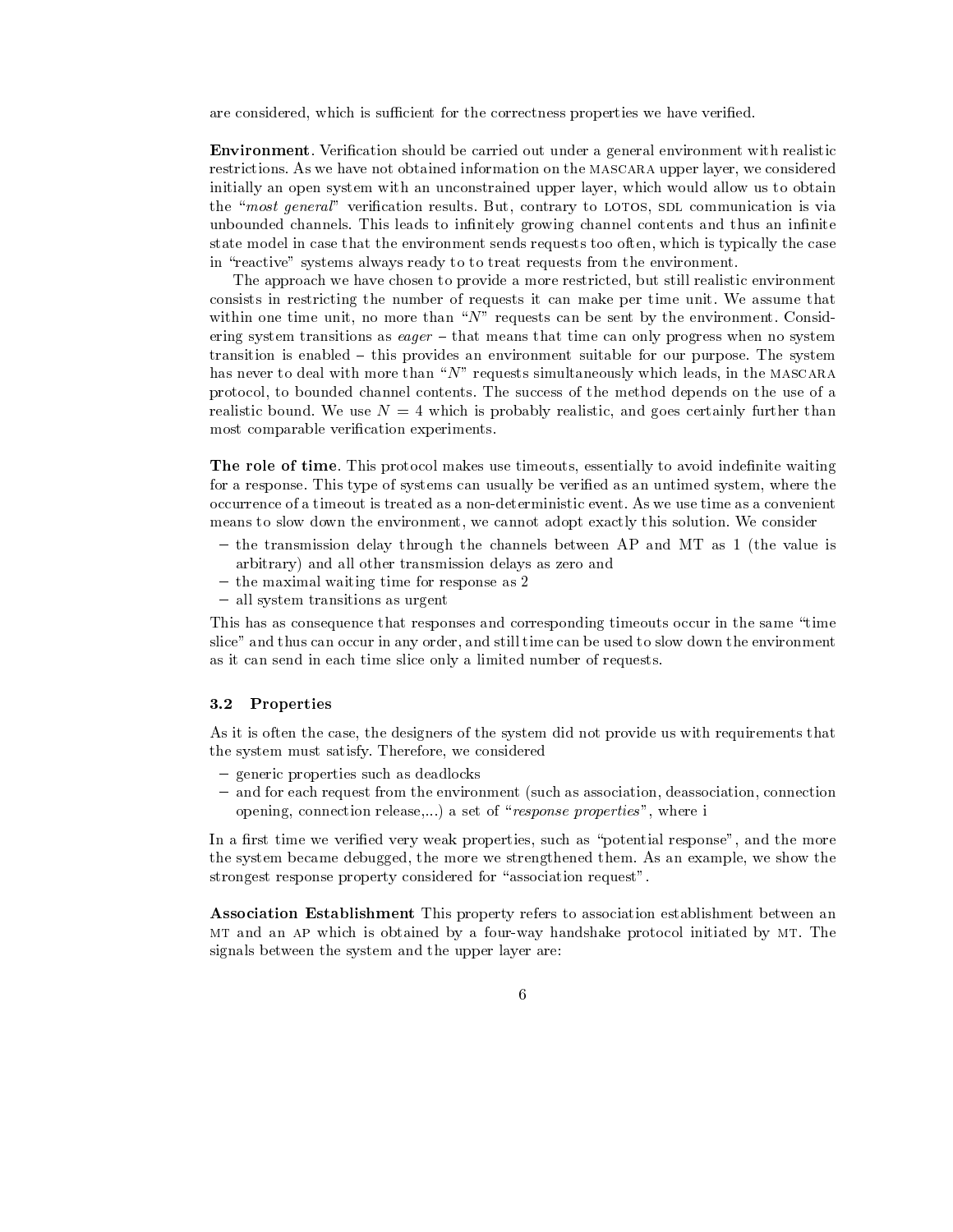- ${}$  the request for association establishment ("a\_req") from the upper layer to MT.
- the response to association request  $(\alpha \ cn\hat{f} (rc)^{n})^{\hat{i}}$  by MT to the upper layer.
- the indication of association establishment (" $a$ <sub>ind</sub>") ap to the upper layer.

the response property we considered for checking the correctness of the association establishment, is the following requirement:

"Any association request received by the MT is eventually followed by an association confirmation with either a negative or a positive result. In the second case, an association indication has already been or will eventually be emitted by the AP."

Expression of Properties We have used several formalisms for the expression of properties:

1. We expressed some properties by sets of temporal logic formulas. Popular temporal logics are Computational Tree Logic (CTL)[CGP99] and Linear Temporal Logic (LTL)[MP92]. The model-checker EVALUATOR is based on the use of the alternation-free  $\mu$ -calculus  $Koz83$ which is more expressive, but more difficult to use. However, there has been defined a set of macros going beyond the modalities of CTL or LTL, such that most properties can be expressed without problems at least by an expert. For verification (see Section 3.3), we decomposed the above correctness criterion into simpler properties (Table 2). The following formula expresses the requirement Req1, where "all", "inev" and "TRUE" are macros which should be intuitive enough.

 $all[a\_req]$ (inev  $\langle a\_cnf \rangle$  > TRUE)



Fig. 3.  $Req1$  and a refinement of  $Req1$  expressed as LTS

 $^\circ$  A return code is attached with the response signal which indicates positive (e.g.  $success$ ) or negative (e.g. failed, already associated or no response) result of the corresponding association request.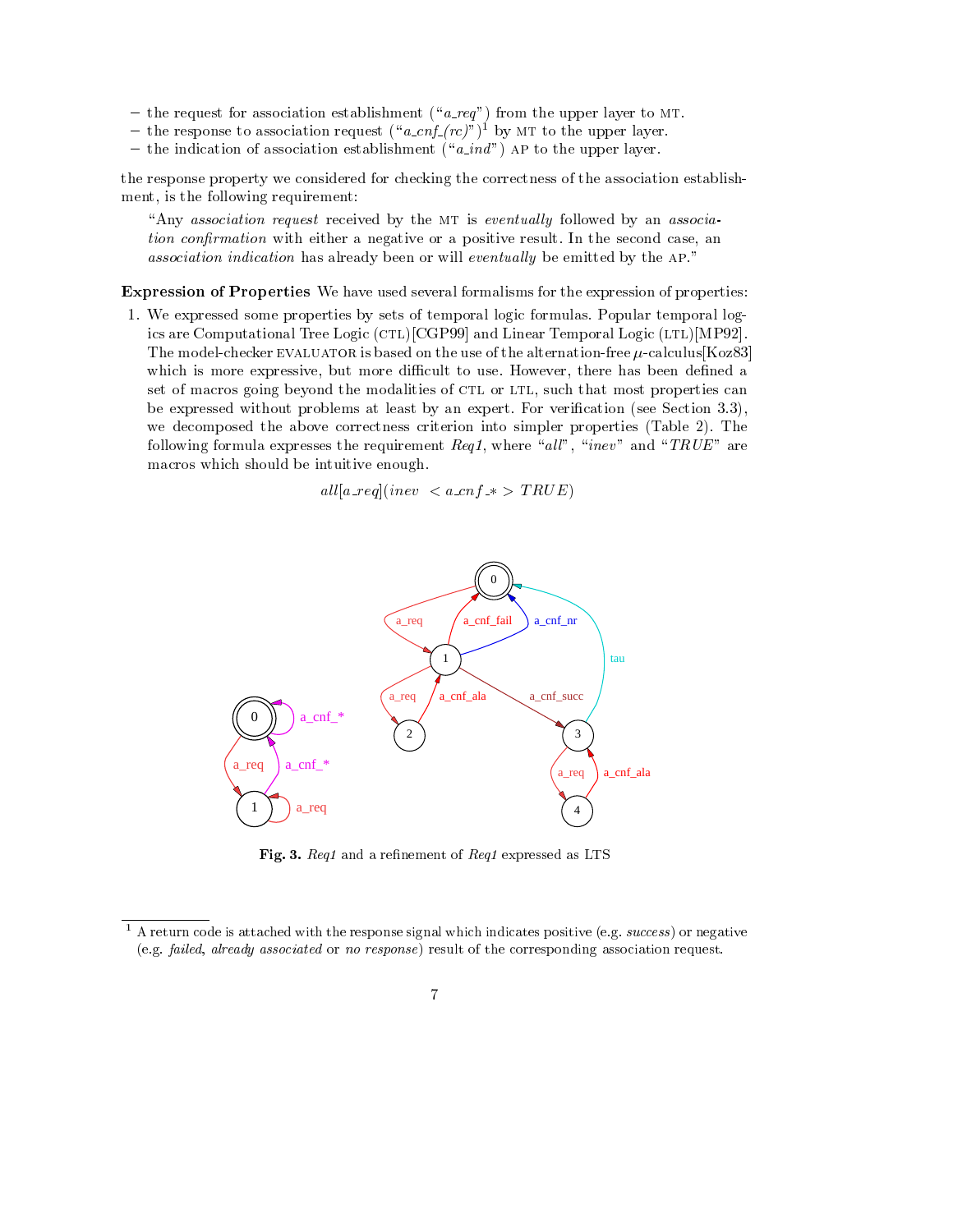- 2. CTL and LTL are not powerful enough to express all useful properties. Moreover, they are difficult to use by a non expert for the expression of complex state and event sequencing properties often required for protocols, especially if they are not covered by the set of macros. Finite automata are another formalisms for the expression of properties which is powerful yet relatively easy to use. In our tools we use labeled transition systems LTS, where the transition labels are signal inputs and outputs, possibly with their parameters (exchanged between the system and the environment or within thesystem itself ). Figure3 shows on the left side an LTS expressing  $\text{Re}q1$  of Table 2 and on the right side a refinement of it. This refined version, which corresponds more to the really expected behaviour is to express as an LTS than as a temporal logic formula.
- 3. We have tried to apply so called "visual verification" which gives often very satisfactory results. It consists in "computing" the exact property of the system with respect to a set of observed signals: all unobservable signals are hided and the(completely constructed) state-graph is minimized with respect to an appropriate equivalence relation, such as observational[Mil80] or safety[BFG+ 91] equivalence. In this particular protocol, the obtained minimal state-graphs were most of the time still too complicated to be inspected visually.
- 4. We have used Message Sequence Charts (MSC). But we have not created them ourselves (in order to express negations of universal properties) but we have generated them from diagnostic sequences, showing the violation of some property, generated by our verification tools. In Figure 5 an example of such a "diagnostic MSC" can be found.

#### 3.3 Verification Methodology

Given a property  $\varphi$  and a system S, described as a parallel composition of a number of subsystems  $S_i$ , the goal of model checking is to verify whether  $S_1 \parallel \cdots \parallel S_n \models \varphi$  holds.

It is well-known that the size of the state graph grows exponentially with thenumber of components  $S_i$  (and also the number of variables). For the MASCARA protocol, even if only a single association and a single connection is considered, the state space is too large to be analyzed without application of any reduction technique.

We combined the use of all reduction techniques available in our tools and applied them in the order depicted in Figure 4. We explain the results observed using the different techniques in the following paragraphs.

Static Analysis Reduction Techniques: static analysis techniques is applied at the program level to reduce the number of states and transitions of the model associated with the specification and thus make model checking feasible:

- 1. Dead variable analysis transforms an if specication into an equivalent one by adding systematic reset statements of " $dead$ " variables. A variable is " $dead$ " at some control point if its value is not used before it is assigned again. This transformation preserves all event-oriented properties of the original specication while the global state space and consequently the exploration time are reduced.
- 2. Program slicing automatically extracts portions of a program relevant for a specic property, called slicing criterion: for example, a set of variables or signals at program points of interest for the given correctness property. The reduction is obtained by eliminating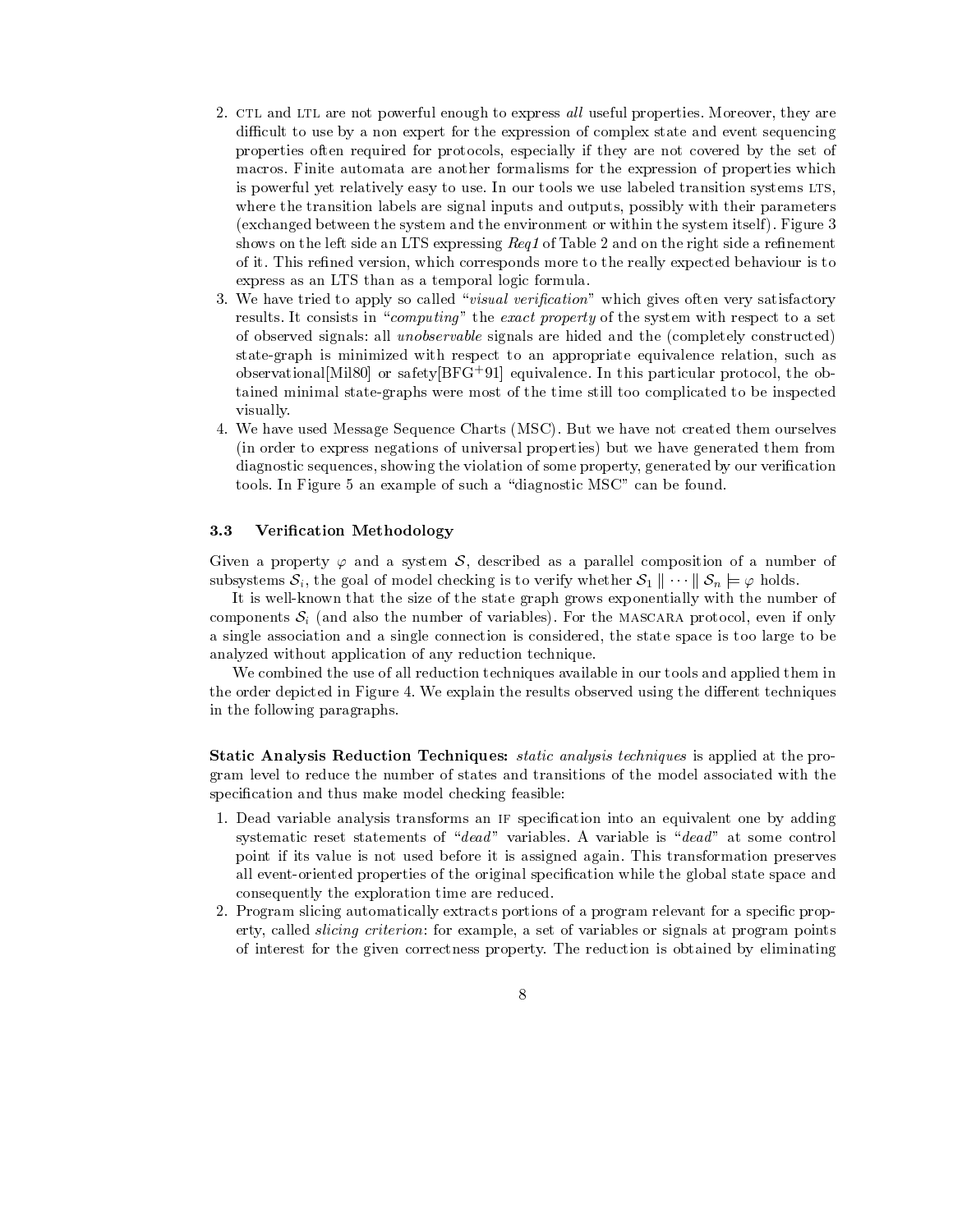

Fig. 4. Overview of the verification methodology

program parts which do not influence the slicing criterion. There is a different model for each property (or a set of properties). This transformation preserves safety properties depending only on the slicing criterion, while it results smaller IF-program.

These reductions are performed on the structural program level description of the system, before model generation and their complexity is completely unproblematic. They can, and should, be always applied, independently of the verification method or tool being used later

Partial Order Reduction [God96,GKPP94] is a method which consists in verifying properties of a concurrent system without exploring all interleavings of concurrent executions of independent transitions. It preserves properties on orderings of events as long as they are considered dependent. A simple version of this method has been implemented in the IF toolset. In order to use partial order reduction jointly with compositional techniques, we need to consider all signal input from the "*environment*" as dependent, no matter the property to be veried. It is well-known that partial order reduction allows a signicant reduction of the size of the state-graph, and should therefore always be applied during generation or traversal of the model.

Atomicity Reduction A well-known reduction method consists in considering as "model steps" sequences of internal steps. This is correct as long as each sequence contains at most one read or write action of a global variable and at most one modification of observable variables. SDL greatly facilitates the use of this method: transitions start reading a signal from a message buffer, and then execute a set of actions consisting in local assignments and signal outputs. All properties we consider are expressed in terms of signal inputs and outputs and in Mascara there are never two observable outputs sent within a single SDL transition; thus we can consider complete SDL transitions as atomic steps. The reduction obtained by this method is in general tremendous. As it is applied by default in thestep-function of the IF tool-set, we can not show its effect.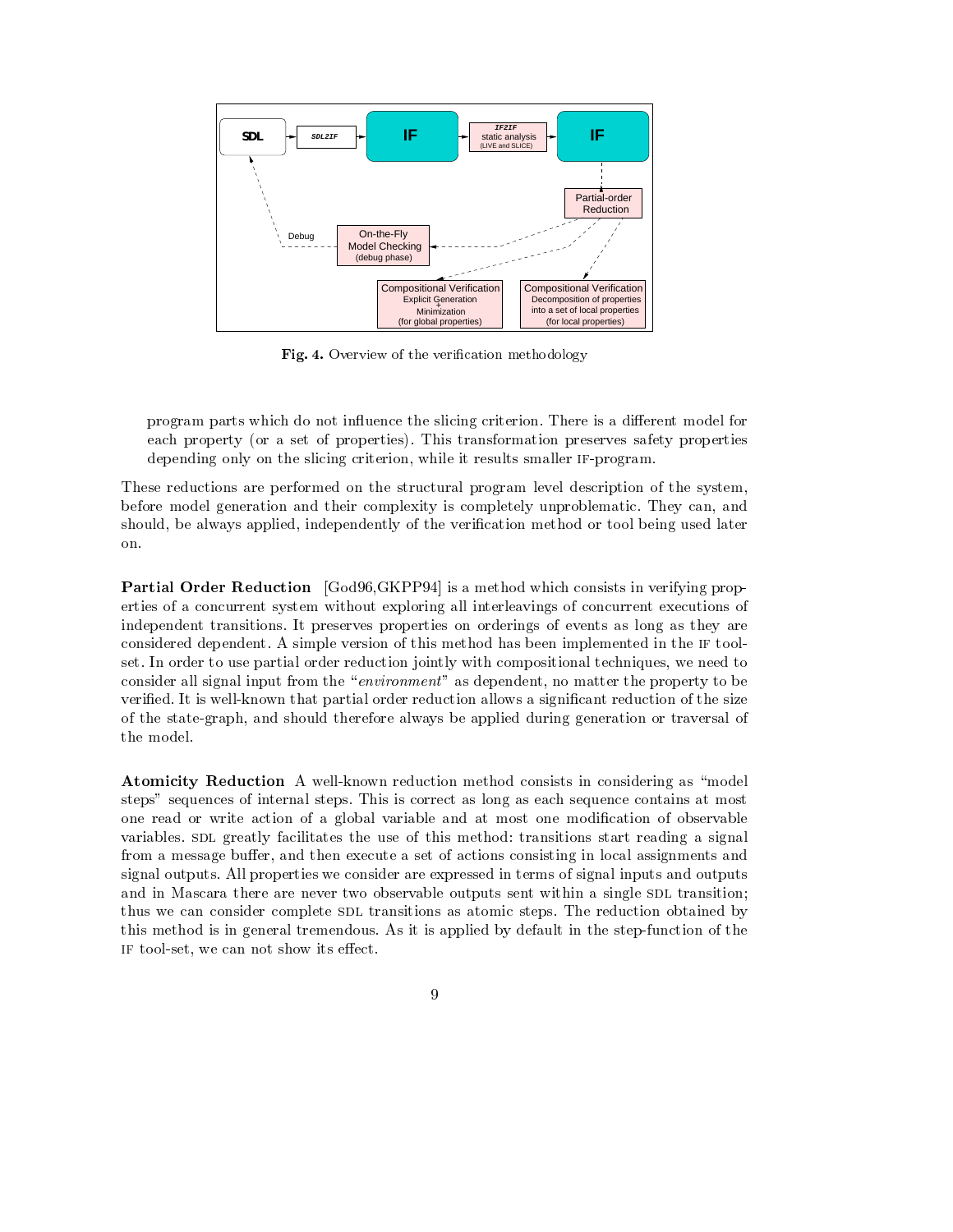**On-the-Fly Model Checking:** In "on-the-fly" model checking [JJ89b,FM91,Hol91] verication is performed during a possibly exhaustive traversal of the model. This method is very helpful, in particular at the first stage of verification for the debugging of the initial specication, as it exposes fast many errors and omissions, even of systems which cannot be verified completely. It should be noted, however, that only for very simple safety properties, the underlying model of the on-the-fly analysis has the same size as the system model alone. For more complex properties, on-the-fly verification explores a model which can be signicantly bigger than the system model alone, and some of the advantage of not storing transitions vanishes. In the particular case of the Mascara protocol, there was no verification of a non-trivial property that we could do on-the-fly, but for which we could not generate the state graph.

**Compositional Verification:** We have applied two different types of *compositional verification*. The first one is based on property decomposition  $\lceil \text{Kur94} \rceil$ , and the second one is based on compositional generation of a state graph minimized with respect to a behavioral equivalence [GS90]. For the application of both methods, we split the system into smaller functional parts, namely, AP dynamic control and MT dynamic control.

- 1. a) decompose a global property of a system into a set of local properties of the considered subsystems;
	- b) verify each local property on the corresponding subsystem  $-$  using a particular environment representing an abstraction of the remaining subsystems.

All safety properties which hold on a small conguration hold also on the complete system. This method is very convenient to use, under the condition that the global properties can be decomposed and that it is sufficient to include a very abstract view of the neglected subsystems. For example, Req1 Req2, Req3a and Req3b of Table 2 below, are such local properties of mt which can be veried on a state graph, generated by abstracting the ap part almost as the Chaos process (making sure however that it is not too active). see

- 2. a) generate the state graph of each subsystem (AP and MT) separately, considering the same weak abstraction of the other subsystem as in the first method, and reduce it with respect to weak bisimulation using the ALDEBARAN tool;
	- b) apply parallel composition on thereduced models (as communication between ap and MT is via a pair of buffers, these buffers are the global variables of the system and need to be considered as such for parallel composition [KM00])
	- c) verify the global correctness properties on thegenerated global model.

This method preserves all safety properties on observable events. Req3 of Table 2 below, for example, can be evaluated on the state graph DC1 mentioned in Table 1.

The first method allows to work with smaller models than the second one as no abstraction of the global state graph need to be constructed. Unfortunately, it can sometimes be quite difficult to find an appropriate decomposition of properties and to provide a useful abstraction of the "non-considered parts" of the system. For example, the decomposition of  $Req3$  into  $Reg3a$  and  $Reg3b$  is only correct if the communication channels between AP and MT can be considered as reliable. Notice that the second method needs not to rely on a correct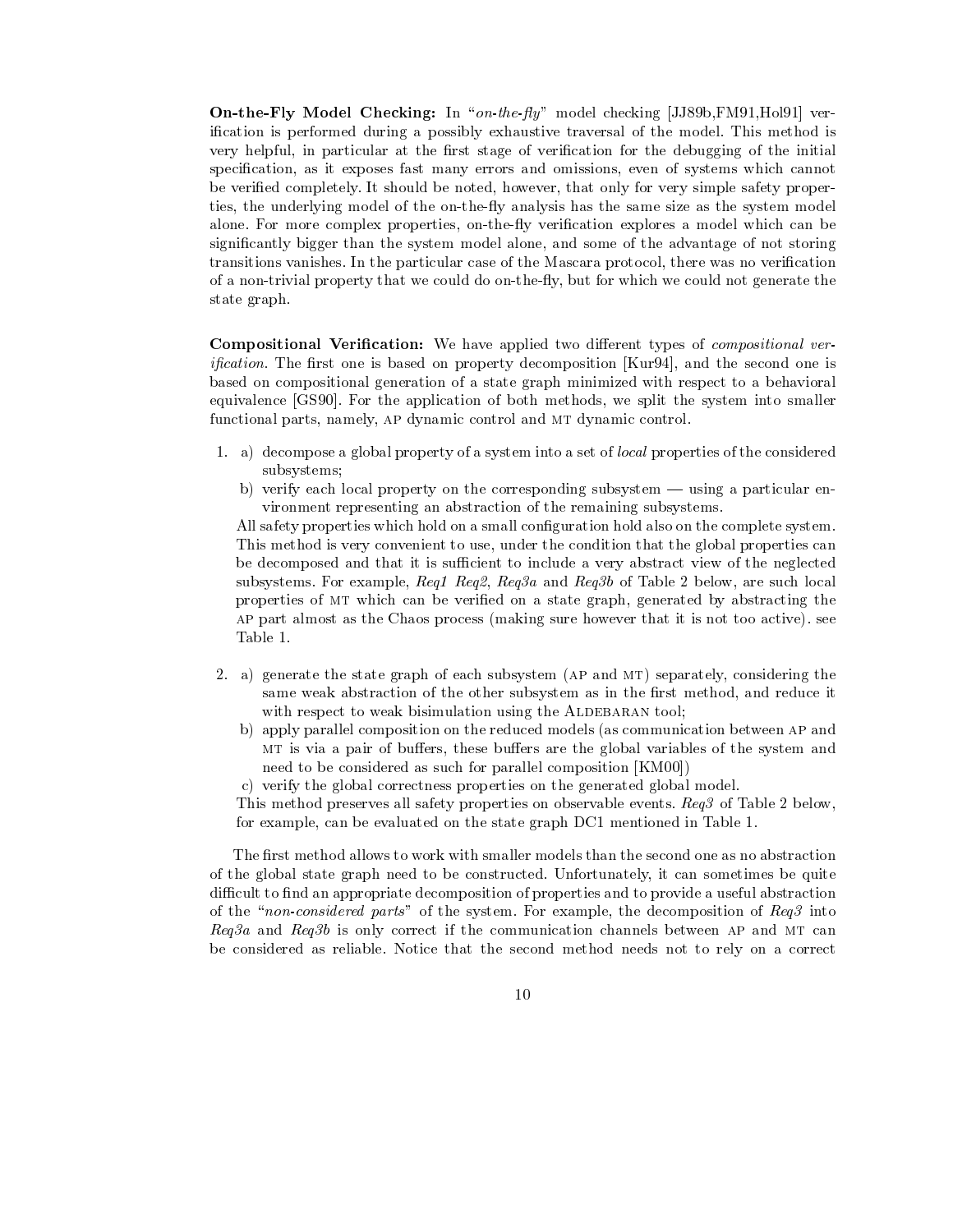environment abstraction [GS90], but this variant is not implemented in our tool for systems communicating through asynchronous buffers.

### 3.4 Complexity

Table 1 gives an overview of a subset of the state graphs we have generated using different reduction techniques and allows to compare their sizes.

Execution Time With respect to execution time, the following observation can be made: execution times are roughly proportional to the size of the generated graphs, which means that the different reduction methods do not introduce any significant overhead. For static analysis reduction this result is not surprising. For partial order reduction it is the case because we use a simple static dependency relation. Table 1 shows only minimization results for relatively small graphs (AP4a and MT4a) so that minimization time is small anyway. Nevertheless, it can be seen that minimization for observational equivalence is more expensive than for safety equivalence, as the computation of the transitive closure transition relation " $\tau * a \tau *$ " is required (where  $\tau$  represents a non-observable and a an observable transition).

State Graph Size We can see that application of dead variable analysis (Live) and partial order reduction (po) alone reduces the original state graph by 1 to 2 orders of magnitude. The combination of Live and po gives more than the combined reduction of each of these techniques applied in isolation. Notice that for AP, the efficiency of PO and LIVE are about the same, whereas for MT, LIVE performs better; in other case studies we also had the situation where PO performed better, so that one can say that with a negligible cost, applying them together, most of time, one obtains good reduction (here 3 orders of magnitude)

Obviously the reduction obtained by the application of slicing depends heavily on the considered properties, and it is impossible to make general statements. In our case-study, we get similar results when slicing according to the 4 main sub-protocols (1 to 2 additional orders of magnitude); connection opening is more complicated than theothers (it involves more signal exchanges than the others) and thus we get a bit less reduction.

It was impossible to generate or verify on-the-fly the state graph of the global system as a whole, thus we started to consider AP and MT in isolation (see first two parts of the Table 1). Finally, we were able to compositionally generate a reduced model of the global system using compositional generation, under the condition to use both Live and partial order reduction for the generation of the subsystems.

#### 3.5 **Verification Results**

We did a large number of verification experiments with increasing complexity. Initially, many deadlocks were found which were mainly due to the interaction the different  $\rm\degree re$ quest/response" sub-protocols. It should also be mentioned that the feature of implicit (that is silent) discarding unexpected signals in SDL made the analysis of the generated diagnostic sequences of deadlock traces more difficult. Using a different translation from SDL to IF, this problem has disappeared.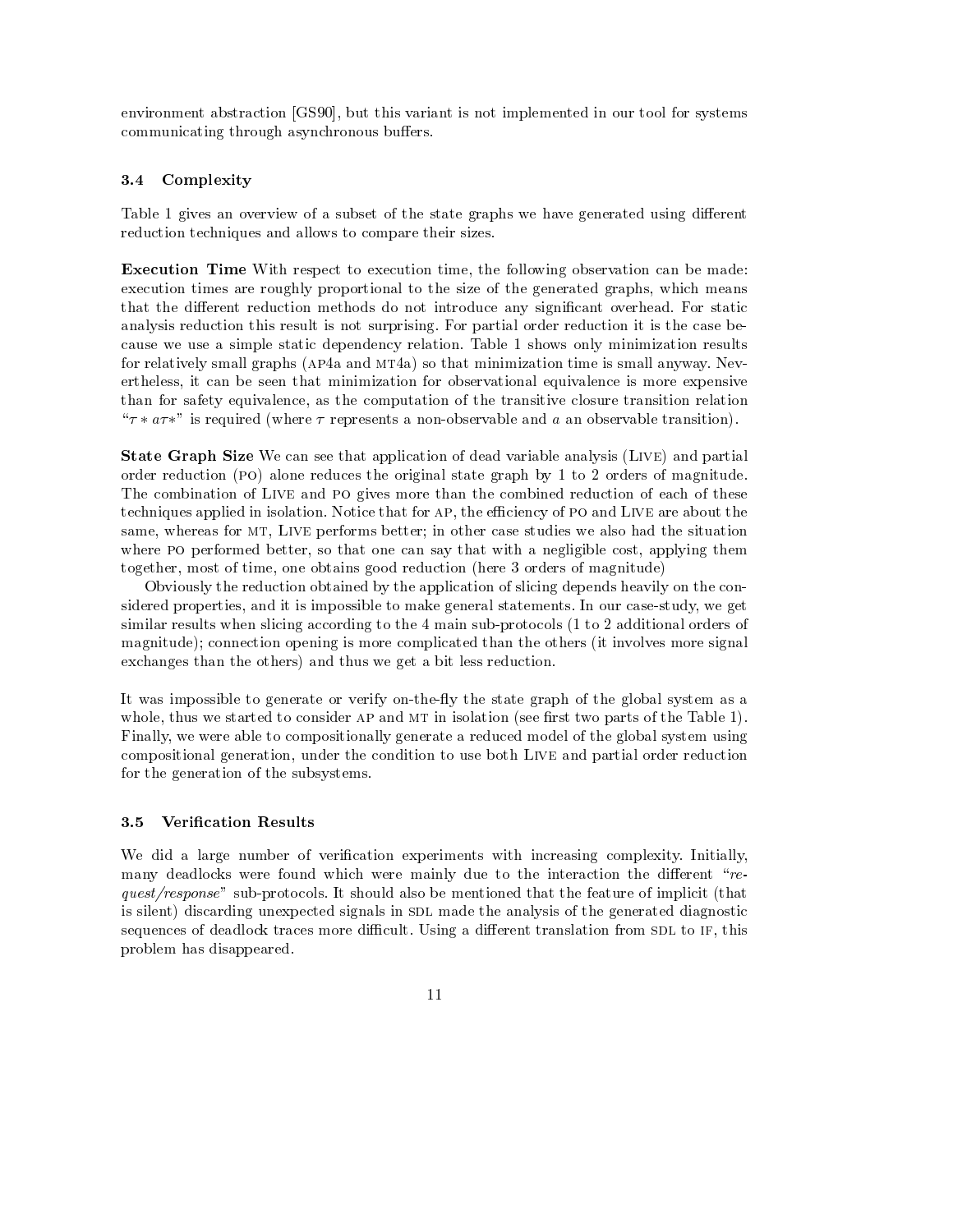| <b>Entities</b><br>N. of Tran. N. of Stat.<br>Time<br><b>Generation Approaches</b><br>(hh:mm:ss)<br>30 689 244<br>7 308 400<br>3.27.35<br>AP1: Direct generation<br>AP2: Partial-order reduction alone<br>1 807 095<br>895 249<br>AP3a: LIVE optimization alone<br>1 536 699<br>351 202<br>AP3b: Minimization of AP3a<br>(strong bisimulation)<br>1 189 032<br>265 888 | 37.26          |
|------------------------------------------------------------------------------------------------------------------------------------------------------------------------------------------------------------------------------------------------------------------------------------------------------------------------------------------------------------------------|----------------|
|                                                                                                                                                                                                                                                                                                                                                                        |                |
|                                                                                                                                                                                                                                                                                                                                                                        |                |
|                                                                                                                                                                                                                                                                                                                                                                        |                |
|                                                                                                                                                                                                                                                                                                                                                                        | 12:22          |
|                                                                                                                                                                                                                                                                                                                                                                        |                |
|                                                                                                                                                                                                                                                                                                                                                                        | 5:27           |
| $AP4a$ : LIVE + Partial-order<br>52 983<br>28 069                                                                                                                                                                                                                                                                                                                      | 1:53           |
| $AP4b$ : Minimization of $AP4a$                                                                                                                                                                                                                                                                                                                                        |                |
| AP<br>(strong bisimulation)<br>38 952<br>20 312                                                                                                                                                                                                                                                                                                                        | 18             |
| Dynamic Control<br>$AP4c$ : Minimization of $AP4a$                                                                                                                                                                                                                                                                                                                     |                |
| (with an abstract<br>$(hide/rename + observ. equivalence)$<br>18 5 21<br>11 265                                                                                                                                                                                                                                                                                        | 1:04           |
| version of MT part)<br>$AP4d$ : Minimization of AP4a                                                                                                                                                                                                                                                                                                                   |                |
| (hide/rename + safety equivalence)<br>12 210<br>3502                                                                                                                                                                                                                                                                                                                   | 22             |
| AP5a: Association                                                                                                                                                                                                                                                                                                                                                      |                |
| $AP5:$ SLICE + LIVE Establishment<br>12 664<br>4 5 5 6                                                                                                                                                                                                                                                                                                                 | 9              |
| (w.r.t. properties) AP5b: Deassociation<br>10 739<br>3 9 4 0                                                                                                                                                                                                                                                                                                           | 5              |
| AP5c: Conn. Open<br>36 603<br>11 616                                                                                                                                                                                                                                                                                                                                   | 28             |
| AP5d: Conn. Release<br>15 958<br>5 6 3 6                                                                                                                                                                                                                                                                                                                               | 9              |
| AP6a: Association                                                                                                                                                                                                                                                                                                                                                      |                |
| $AP6:$ SLICE + LIVE Establishment<br>2 8 8 5<br>1630                                                                                                                                                                                                                                                                                                                   | 3              |
| + Partial-order<br>AP6b: Deassociation<br>2 972<br>1703                                                                                                                                                                                                                                                                                                                | $\overline{3}$ |
| AP6c: Conn. Open<br>8 0 9 9<br>4583<br>(w.r.t. properties)                                                                                                                                                                                                                                                                                                             | 9              |
| AP6d: Conn. Release<br>2 4 7 6<br>4 2 6 2                                                                                                                                                                                                                                                                                                                              | $\overline{5}$ |
| MT1: Direct generation<br>12 811 961<br>4 388 765<br>2:51:58                                                                                                                                                                                                                                                                                                           |                |
| MT2: Partial-order reduction alone<br>3 099 928<br>7 433 859<br>1:30:57                                                                                                                                                                                                                                                                                                |                |
| 325 312<br>63 628<br>MT3a: LIVE optimization alone                                                                                                                                                                                                                                                                                                                     | 1:03           |
| MT3b: Minimization of MT3a                                                                                                                                                                                                                                                                                                                                             |                |
| (strong bisimulation)<br>246 970<br>47 489                                                                                                                                                                                                                                                                                                                             | 1:37           |
| $MT4a$ : LIVE + Partial-order<br>20 913<br>6 5 8 0                                                                                                                                                                                                                                                                                                                     |                |
| MT4b: Minimization of MT4a                                                                                                                                                                                                                                                                                                                                             |                |
| MT<br>(strong bisimulation)<br>12 241<br>3 9 2 7                                                                                                                                                                                                                                                                                                                       | 8              |
| MT4c: Minimization of MT4a<br>Dynamic Control                                                                                                                                                                                                                                                                                                                          |                |
| (with an abstract<br>$(hide/rename + observ. equivalence)$<br>1 804<br>1 1 4 8                                                                                                                                                                                                                                                                                         | 13             |
| $MT4d$ : Minimization of MT4a<br>version of AP part)                                                                                                                                                                                                                                                                                                                   |                |
| $(hide/rename + safety equivalence)$<br>1 380<br>499                                                                                                                                                                                                                                                                                                                   | 3              |
| MT5a: Association                                                                                                                                                                                                                                                                                                                                                      |                |
| $MT5$ : SLICE + LIVE Establishment<br>16 854<br>4 0 18                                                                                                                                                                                                                                                                                                                 | 5              |
| $MT5b$ : Deassociation<br>16 522<br>3 967<br>(w.r.t. properties)                                                                                                                                                                                                                                                                                                       | $\overline{5}$ |
| 15 823<br>MT5c: Conn. Open<br>3754                                                                                                                                                                                                                                                                                                                                     | $\overline{4}$ |
| MT5d: Conn. Release<br>16 135<br>3820                                                                                                                                                                                                                                                                                                                                  | 4              |
| MT6a: Association                                                                                                                                                                                                                                                                                                                                                      |                |
| $MT6$ : SLICE + LIVE Establishment<br>2 8 4 5<br>977                                                                                                                                                                                                                                                                                                                   | 3              |
| $+$ Partial order<br>MT6b: Deassociation<br>$2\;411$<br>985                                                                                                                                                                                                                                                                                                            | $\overline{2}$ |
| (w.r.t. properties)<br>2 801<br>MT6c: Conn. Open<br>969                                                                                                                                                                                                                                                                                                                | $\overline{2}$ |
|                                                                                                                                                                                                                                                                                                                                                                        | $\overline{2}$ |
| MT6d: Conn. Release<br>2 162<br>855                                                                                                                                                                                                                                                                                                                                    |                |
| Dynamic Control<br>DC1: Composition of models                                                                                                                                                                                                                                                                                                                          |                |

## Table 1. State graphs of the dynamic control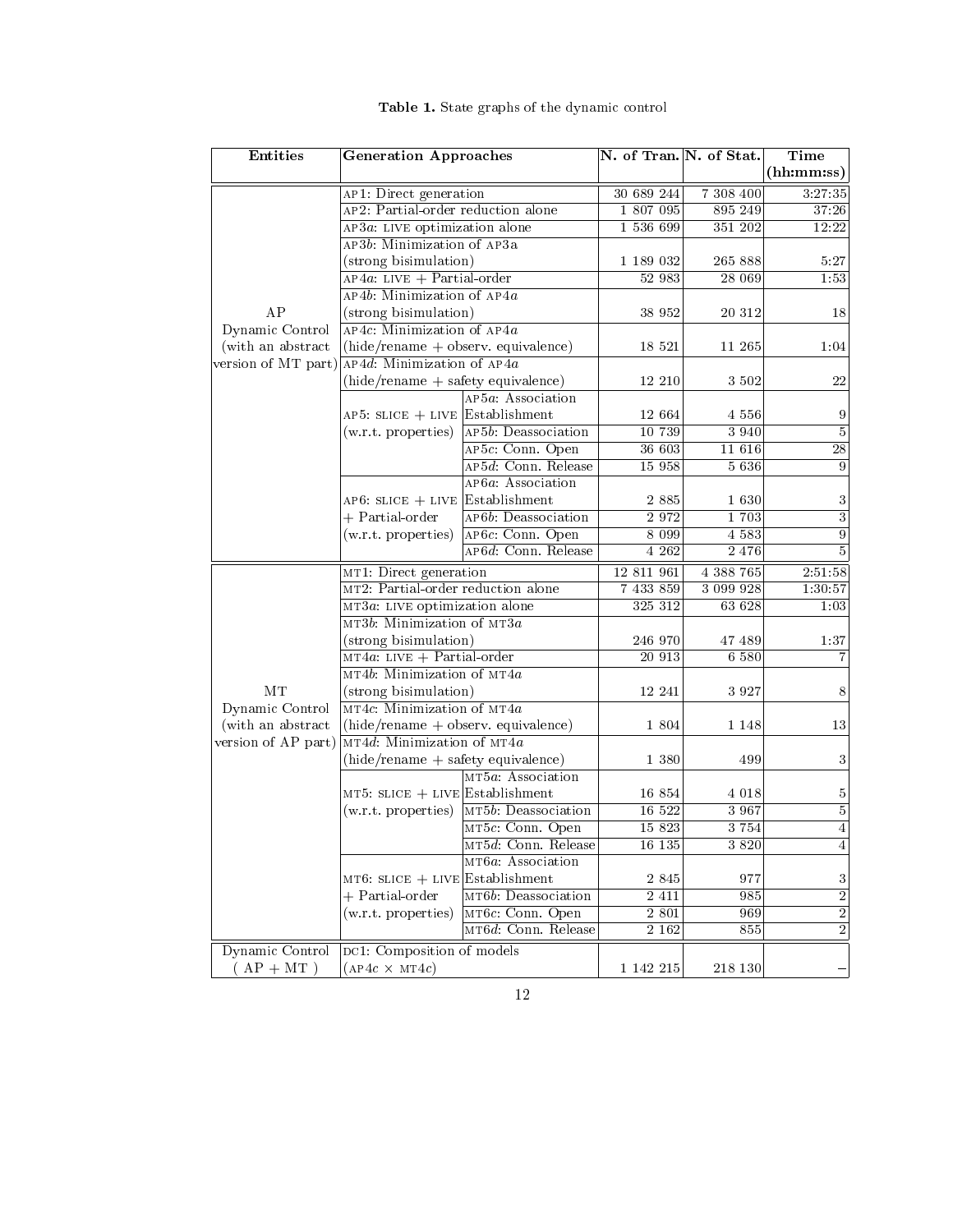As we had obtained almost no information on the environment of the mascara layer, we considered initially the case where the request from the environment can be sent in any order. This lead to a number of error traces which we considered to be \probably because of too loose assumptions on the environment" and we added corresponding restrictions for subsequent verifications. The graphs mentioned in Table 1 have been obtained using the most restrictive environment.

|              | Property: Association Establishment                                                   |              |
|--------------|---------------------------------------------------------------------------------------|--------------|
| $\bf{Req1}.$ | After reception of an association request by MT, an association confir-               | <b>TRUE</b>  |
|              | mation with either <i>positive</i> or <i>negative</i> return value will be eventually |              |
|              | sent by MT to the upper layer.                                                        |              |
| Req2.        | After reception of an association request by MT, there exists an execu-               | <b>TRUE</b>  |
|              | tion path where an association confirmation with <i>positive</i> return value         |              |
|              | is sent by MT to the upper layer.                                                     |              |
| $\bf{Reg3.}$ | Whenever the association confirmation with <i>positive</i> return value is            | <b>FALSE</b> |
|              | sent by MT, an association indication will be or has already been sent                |              |
|              | by AP to the upper layer.                                                             |              |
|              | handshake<br>third<br>Req3a. Whenever<br>receives<br>the<br>AP<br>message             | <b>TRUE</b>  |
|              | (MPDU_MT_AP_addr_received), it will eventually send the fourth                        |              |
|              | handshake message (MPDU_AP_MT_Assoc_ack) to MT, and an                                |              |
|              | indication of the association (a_ind) to the upper layer.                             |              |
|              | receives<br>the<br>fourth<br>handshake<br>Req3b. Whenever<br>MT.<br>message           | <b>FALSE</b> |
|              | (MPDU_AP_MT_Assoc_ack) from AP, it will eventually<br>send a                          |              |
|              | successful confirmation (a_cnf_succ) to the upper layer.                              |              |

Table 2. Properties and Verification results for Association Establishment

Table 2 lists the verification results for the properties concerning association establishment. We performed the verication in an incremental manner, starting with weak properties, weaker than those mentioned in the table, for each subsystem (AP and MT), and finally ending up with the strong properties of the table which we verified either on the relevant subsystem or on the reduced version of the global system.

The local property  $\text{Reg3b}$  (as well as the global property  $\text{Reg3}$ ) does not hold. A diagnostic was produced by the toolEvaluator. Figure 5 gives an msc scenario of such a trace. Its analysis shows that this violation occurs when a deassociation request is sent before the association has been confirmed. In case of a deassociation request, a negative association confirmation is sent to the environment independently of the success of the handshake protocol with AP; and this is a correct behaviour. Thus,  $\text{Re}q\text{a}$  should be replaced by the following weaker requirement (which holds):

When MT receives an MPDU AP MT Assoc ack from AP, it will eventually a successful confirmation (a cnf succ) to the upper layer, except if it has already received or meanwhile receives a deassociation request from the upper layer.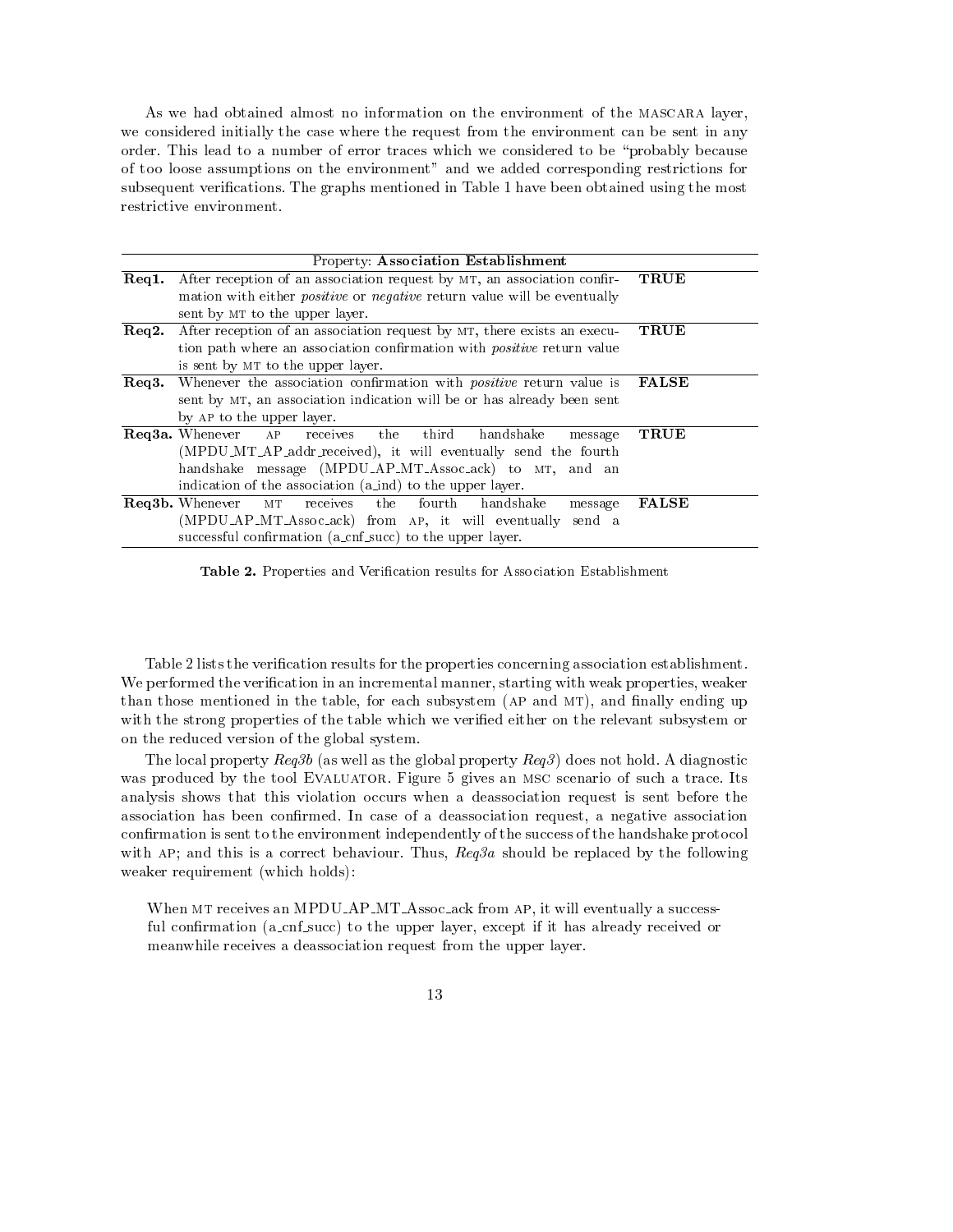

Fig. 5. MSC showing the non satisfaction of  $\text{Reg3b}$ 

## 4 Conclusion and Perspectives

In this paper, we have presented an experiment report on the verification of an industrial ATM protocol. The aim of this verification exercise was much less the actual verification of the protocol, than rather to experiment and improve the verification facilities of the IF toolset and to analyze the difficulties occurring with such a big protocol and how to deal with them. We believe that we have at least partially succeeded. The main difficulties that we encountered together with some responses or some to-do list are the following ones, in the order in which they appeared:

- 1. How to extract with a reasonable effort a subsystem from a large SDL description (such as a single layer from a whole protocol stack)? The fact that we did not enlarge verication from the initially considered sub-system to a larger subsystem is partially due to the fact that it is such a time consuming hand-work to cut large SDL descriptions in pieces, or to recombine separately modied subsystems at a later stage. Hopefully, the integration of on one hand UML oriented features in SDL design tools, which allow to trace interface changes, and on the other hand static analysis methods allowing to "cut out" subsystems in a clean manner, will eliminate this problem.
- 2. How to get reasonable abstraction of the neglected parts of the system? In a protocol stack, and the stack of the stack of the stack, and the stack of the stack, and the stack of the stack, and
	- $-$  the lower layers can often easily be abstracted by communication channels with particular properties: they may be reliable or lossy, ordered or unordered, delayable or immediate.
	- { The upper layers can often be considered as unconstraint or only weak order constraints are necessary, a part from the fact that the flooding of the system with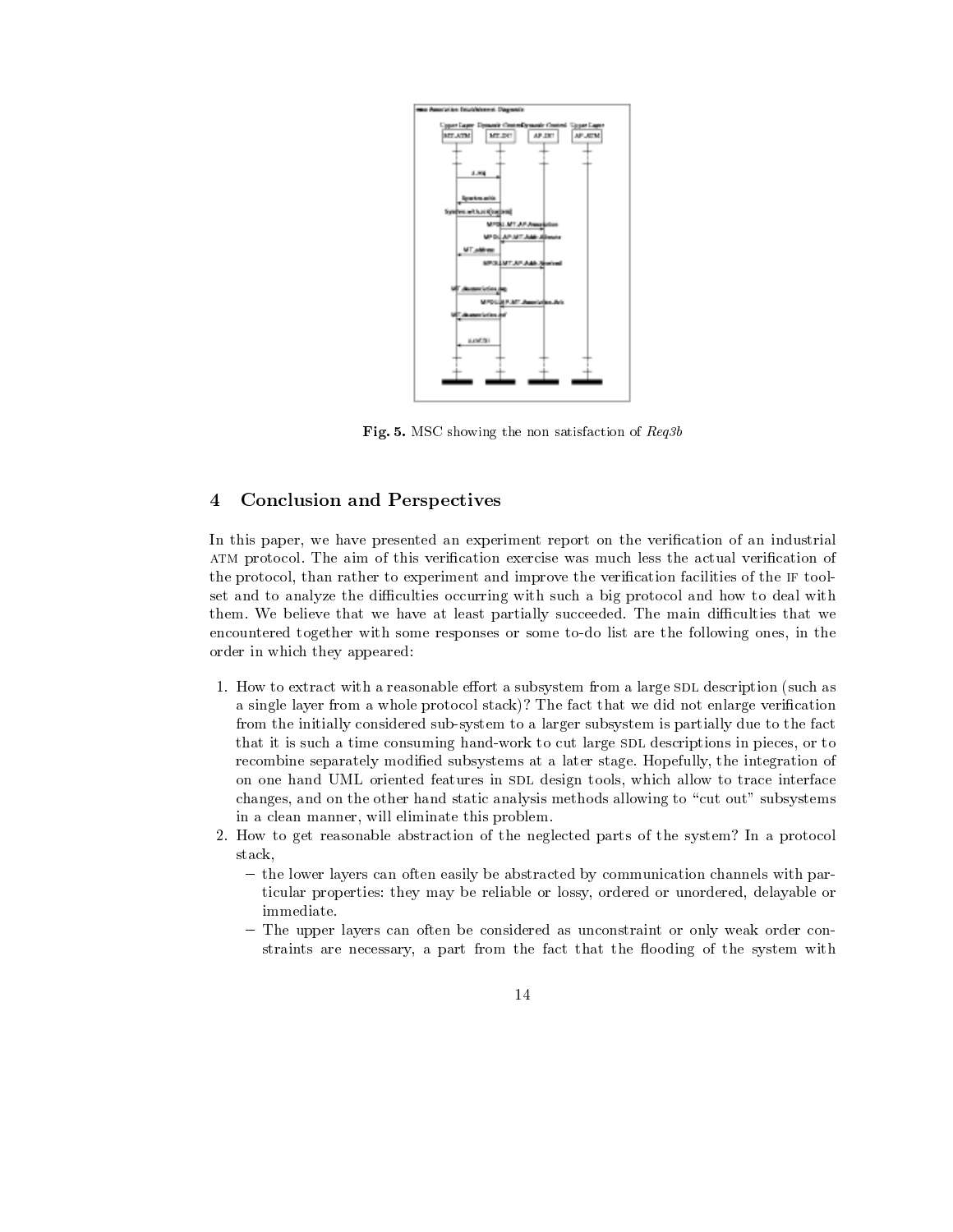infinitely fast sequences of requests must be avoided in order to make state space exploration tractable. Fortunately, for the verification of safety properties it is always reasonable to bound the number of requests of the upper layer per time unit.

For other subsystems which are not related in such a simple way with the subsystem under study, slicing is one way to geta simplied description, but in our example this was not sufficient. General abstraction techniques as those implemented in the InVest tool [BLO98] should be connected with if.

- 3. How to get requirements? A part from "deadlock-freedom", there exist only few "generic" properties which must hold for any system. Communication protocols, can often be viewed as reactive systems which must react "in an appropriate way" to a number of "requests" from the environment; moreover this is true for every sub-layer of the protocol. In an ideal case, the designer should be able to help in expressing the appropriate \response properties". In absence of help we used the following strategy, which turned out to work quite well: we started with very weak response properties and strengthened them as long as they hold. When we found a violated property, we analyzed a number of diagnostic sequences (or graphs) produced by the model-checkers in order to find out if it was likely to be
	- ${\bf r}$  real problem of the system, we are also system, we are also system, we are also system, we are also system, we are also system, we are also system, we are also system, we are also system, we are also system, we are
	- { a too loose environment
	- or a too strong property
	- and we made corresponding changes.
- 4. How to express properties? For simple properties, Temporal Logic is very convenient, but for more complicated ones, for example taking into account a number of exceptions under which the desired response need not to occur, temporal logic is cumbersome. Labeled transition systems allow to express more complicated properties on message exchanges. MSCs express the existence of sequences with certain characteristics, and are therefore more appropriate for the representation of "bad scenarios" or "never claims". We believe that a generalization of MSCs, such as *Live Sequence Charts* [DH99], could be very useful.
- 5. How to analyze negative verication results? In the case where the violation of a property is due to (a set of) execution sequences, we translated these sequences into message sequence charts which we than replayed on the SDL specification using a facility of  $Ob$ jectgeode. This was convenient as long the sequences were not too long. Using an abstraction criterion makes the sequences shorter, but introduces non-determinism, which is another source of complexity, and hides sometimes away the problematic point. Our experience is probably not very encouraging in this point: we found that only once we had agood understanding of the protocol, we could detect subtle errors with a reasonable effort.
- 6. How far can we go with system verication? We hope that we have demonstrated that using an appropriate strategy, we can verify automatically reasonably small subsystems or components of large systems. For the verication of global properties of large systems, automatic verication using state space enumeration, combined with whatever reduction strategies, seems out of reach. To go a step further we applied two  $\sim$  out of the large number of compositional approaches proposed in the literature  $-\text{which could be applied}$ using the facilities of our tool-set.
	- { compositional construction of a state-graph reduced with respect to some equivalence relation. Our results show that this method will probably not scale, unless the inter-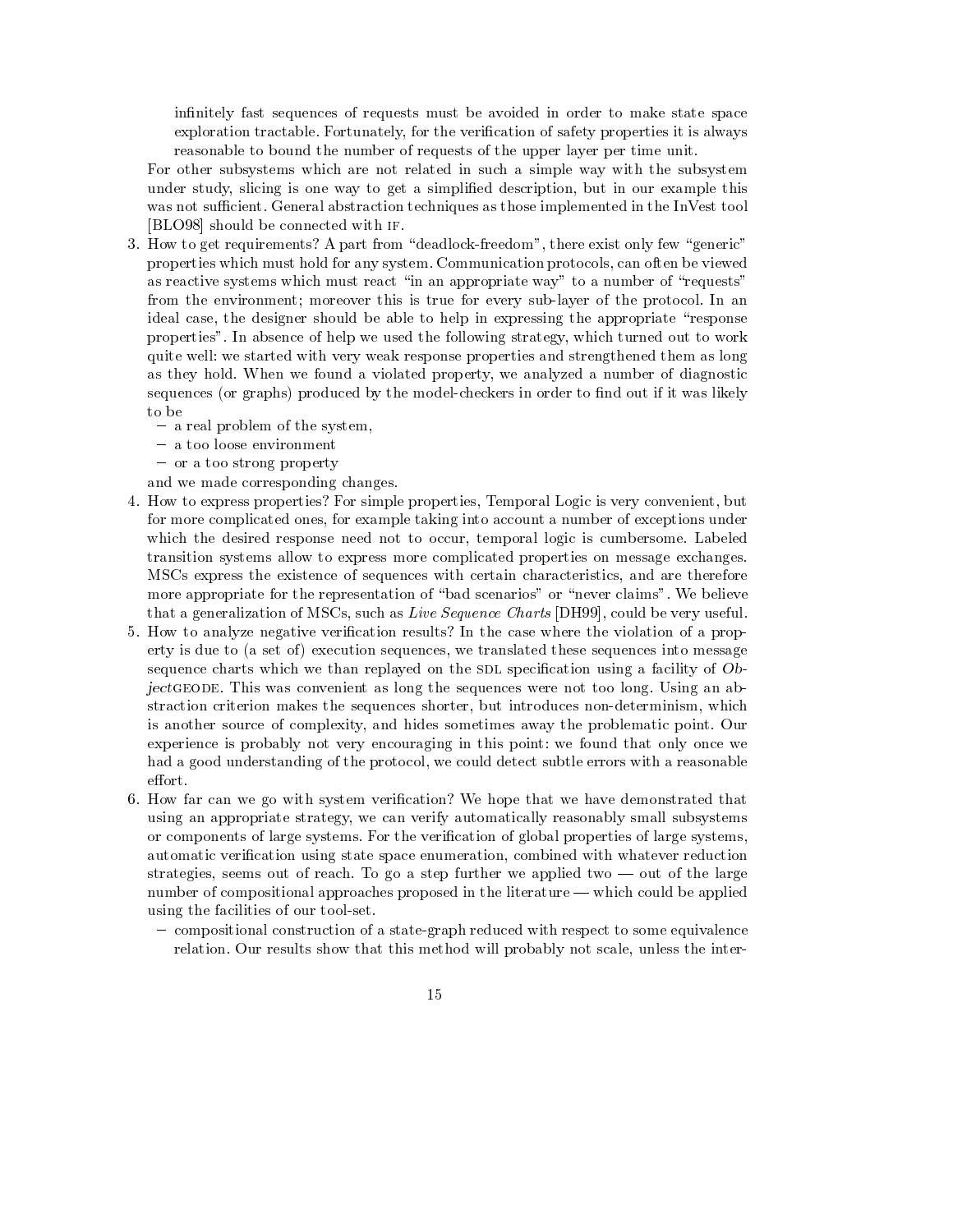faces between the subsystems are very concise, or we can provide automatic means for getting precise enough abstractions of large parts of a system.

- compositional verification based on property decomposition. We believe that this method can scale, even if there are at least two problems which can make its application difficult:
	- the decomposition of a global system with alarge number of subsystems can be very hard (we applied it to a system with only two subsystem and avery simple communication structure) communication structure) and the communication structure  $\mathcal{C}$
	- as for the first method an abstraction of the environment of the considered subsystem is needed, even if one can hope that less concise abstractions are enough.

### Acknowledgments

We gratefully acknowledge TELELOGIC for giving us access to their ObjectGEODE SDL environment. We would also like to thank Marius Bozga, Lucian Ghirvu and Laurent Mounier for fruitful discussion and kind help during the verification experiment.

### References

- [BB88] T. Bolognesi and E. Brinksma. Introduction to the ISO Specication Language LOTOS. Computer Networks and ISDN Systems,  $14(1):25{-}29$ , January 1988.
- [BCM<sup>+</sup> 90] J.R. Burch, E.M. Clarke, K.L. McMillan, D.L. Dill, and J. Hwang. Symbolic model checking:  $10^{20}$  states and beyond. In *Proceedings of the International Conference on* Logic in Computer Science'90, 1990.
- [BDHS00] D. Bosnacki, D. Dams, L. Holenderski, and N. Sidorova. Model Checking SDL with SPIN. In Proceedings of TACAS'2000, Berlin, Germany, LNCS, 2000.
- [BFG+ 91] A. Boua jjani, J.Cl. Fernandez, S. Graf, C. Rodriguez, and J. Sifakis. Safety for Branching Time Semantics. In 18th ICALP, number 510 in LNCS, July 1991.
- [BFG+ 99a] M. Bozga, J.-C. Fernandez, L. Ghirvu, S. Graf, J.P. Krimm, and L. Mounier. IF: An Intermediate Representation and Validation Environment for Timed Asynchronous Systems. In Proceedings of FM'99, Toulouse, France, LNCS, 1999.
- [BFG+ 99b] M. Bozga, J.-C. Fernandez, L. Ghirvu, S. Graf, J.P. Krimm, L. Mounier, and J. Sifakis. IF: An Intermediate Representation for SDL and its Applications. In Proceedings of SDL-FORUM'99, Montreal, Canada, June 1999.
- [BFG00a] M. Bozga, J-C. Fernandez, and L. Ghirvu. Using Static Analysis to Improve Automatic Test Generation. In Proceedings of TACAS'2000, Berlin, Germany, LNCS, 2000.
- [BFG+ 00b] M. Bozga, J.Cl. Fernandez, L. Ghirvu, S. Graf, J.P. Krimm, and L. Mounier. IF: A Validation Environment for Timed Asynchronous Systems. In E.A. Emerson and A.P.Sistla, editors, Proceedings of CAV'00 (Chicago, USA), LNCS. Springer, July 2000.
- [BLO98] S. Bensalem, Y. Lakhnech, and S. Owre. Computing Abstractions of Infinite State Systems Compositionally and Automatically. In A. Hu and M. Vardi, editors, Proceedings of  $CAV'98$  (Vancouver, Canada), volume 1427 of LNCS, pages 319-331, June 1998.
- [BST97] S. Bornot, J. Sifakis, and S. Tripakis. Modeling Urgency in Timed Systems. In International Symposium: Compositionality - The Significant Difference (Holstein, Germany), volume 1536 of LNCS. Springer, September 1997.
- [CE81] E.M. Clarke and E.A. Emerson. Design and Synthesis of Synchronisation Skeletons using Branching Time Temporal Logic. In Proceedings of IBM Workshop on Logics of Programs, volume 131 of LNCS, 1981.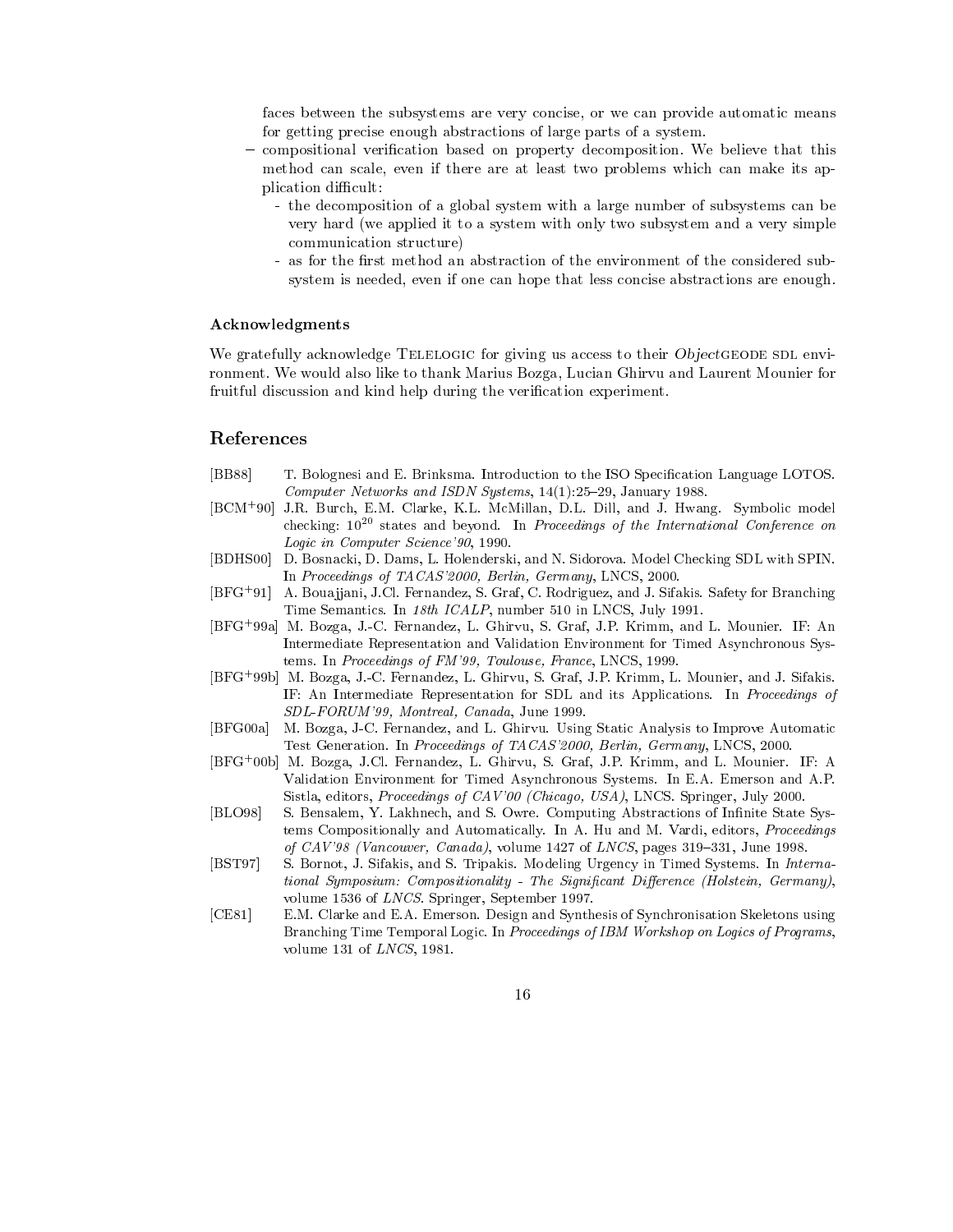- [CGL94] E.M. Clarke, O. Grumberg, and D.E. Long. Model checking and abstraction. ACM Transactions on Programming Languages and Systems,  $16(5):1512{-}1542$ , September 1994.
- [CGP99] E.M. Clarke, O. Grumberg, and D.A. Peled. Model Checking. The MIT Press, 1999.
- [DH99] W. Damm and D. Harel. Lscs: Breathing live into message sequence charts. In FMOODS'99 IFIP TC6/WG6.1 Third International Conference on Formal Methods for Open Object-Based Distributed Systems, 1999.
- [DPea98] I. Dravapoulos, N. Pronios, and S. Denazis et al. The Magic WAND, Deliverable 3D5, Wireless ATM MAC, Final Report, August 1998.
- [ES94] E. A. Emerson and A. P. Sistla. Utilizing symmetrie when model checking under fairness assumptions. submitted to POPL95, 1994.
- [FGK+ 96] J.-C. Fernandez, H. Garavel, A. Kerbrat, R. Mateescu, L. Mounier, and M. Sighireanu. CADP: A Protocol Validation and Verification Toolbox. In Proceedings of  $CAV'96$ , New Brunswick, USA, volume 1102 of LNCS, July 1996.
- [FJJV97] J.C. Fernandez, C. Jard, T. Jeron, and C. Viho.An Experiment in Automatic Generation of Test Suites for Protocols with Verification Technology. Science of Computer Programming, 29, 1997.
- [FM91] J.-C. Fernandez and L. Mounier. "On the fly" Verification of Behavioural Equivalences and Preorders. In Workshop on Computer-Aided Verification, Aalborg University, Denmark, LNCS, July 1991.
- [GKPP94] R. Gerth, R. Kuiper, D. Peled, and W. Penczek. A partial order approach to branching time logic model checking, April 1994.
- [God96] P. Godefroid. Partial-Order Methods for the Verification of Concurrent Systems An Approach to the State Explosion Problem, volume 1032 of LNCS. Springer, January 1996.
- [GS90] S. Graf and B. Steen. Compositional Minimisation of Finite State Processes. In Pro ceedings of CAV'90, Rutgers, number 531 in LNCS, 1990.
- [Hol90] G. J. Holzmann. Algorithms for automated protocol validation.  $ATET$  technical Journal,  $60(1):32{-}44$ , January 1990.
- [Hol91] G.J. Holzmann. Design and Validation of Computer Protocols. Prentice Hall Software Series, 1991.
- [IT94] ITU-T. Recommendation Z.100. Specification and Description Language (SDL). 1994.
- [JJ89a] C. Jard and T. Jeron. On-Line Model Checking for Finite Linear Temporal Logic Specifications. In Workshop on Automatic Verification Methods for Finite State Systems, Grenoble. LNCS 407, Springer Verlag, 1989.
- [JJ89b] C. Jard and T. Jeron. On-Line Model-Checking for Finite Linear Temporal Logic Speci fications. In J. Sifakis, editor, *Proceedings of the 1st Workshop on Automatic Verification* Methods for Finite State Systems (Grenoble, France), volume 407 of LNCS, pages 189– 196. Springer Verlag, Juin 1989.
- [KM00] J.P. Krimm and L. Mounier. Compositional State Space Generation with Partial Order Reductions for Asynchronous Communicating Systems. In Proceedings of TACAS'2000, Berlin, Germany, LNCS, 2000.
- [Koz83] D. Kozen. Results on the Propositional  $\mu$ -Calculus. In Theoretical Computer Science. North-Holland, 1983.
- [Kur94] R.P. Kurshan. Computer-Aided Verification of Coordinating Processes: The Automata-Theoretic Approach. Princeton University Press, Princeton, New Jersey, 1994.
- [LGS<sup>+</sup> 95] C. Loiseaux, S. Graf, J. Sifakis, A. Boua jjani, and S. Bensalem. Property preserving abstractions for the verification of concurrent systems. Formal Methods in System Design, 6, Issue 1:11-44, jan 1995. first published in CAV'92, LNCS 663.
- [McM93] K.L. McMillan. Symbolic Model Checking: an Approach to the State Explosion Problem. Kluwer Academic Publisher, 1993.